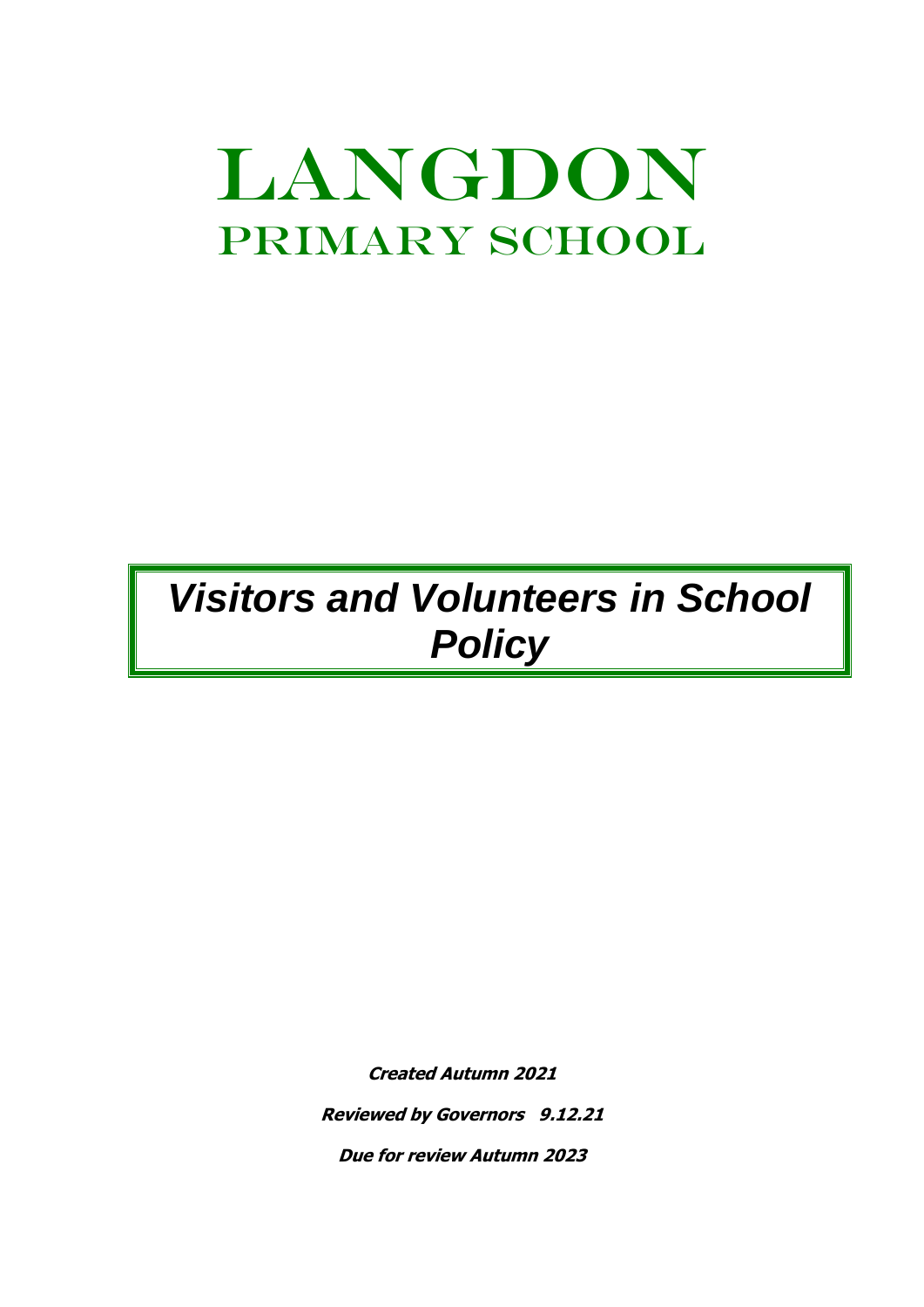## **Policy on Visitors and Volunteer Helpers in School**

#### **1 Introduction**

1.1 We want our school to be open and welcoming to all who visit it. We also want to encourage parents and other adults to help teachers support our children's education in a variety of ways. However, our overriding concern is for the safety of the children in our care and of the staff who work in the school. This document sets out our school's policy, which is to ensure that the children benefit from as much help and support as possible, and are provided at the same time with the best possible security and that visitors are welcomed into school with an understanding of our methods of security and safeguarding and of an expectation of mutual respect.

#### **2 Visitors**

- 2.1 All visitors are expected to conduct themselves calmly and respectfully, to both people and property. Staff have the right to cease interaction with any person who is acting in an intimidating, rude or threatening manner.
- 2.2 The Head Teacher will request any visitor to leave the premises should any question as to the integrity of their behaviour be raised.
- 2.3 In cases where a meeting is held with a parent or visitor who may present a threat to a member of staff, either physically, emotionally or professionally, another member of staff should be present in order to witness conversations and agreed actions. The meeting should be minuted and minutes should be agreed by both parties.

#### **3 Visitors and Volunteer helpers**

- 3.1 The school has a variety of adults working on the premises at any one time. They can be categorised as follows:
- 3.2 Paid full or part-time staff employed by the school:
	- teachers:
	- teaching assistants;
	- SEND assistants:
	- site manager
	- breakfast or dinner supervisors;
	- office staff;
	- coaches or instructors.
- 3.3 Adult workers employed by another organisation, for example
	- peripatetic music teachers;
	- trainee teachers:
	- students on work experience;
	- LA advisers and inspectors;
	- health professionals;
	- grounds inspection or maintenance staff;
	- contract workers (e.g. an electrician or heating engineer);
	- collaboration school staff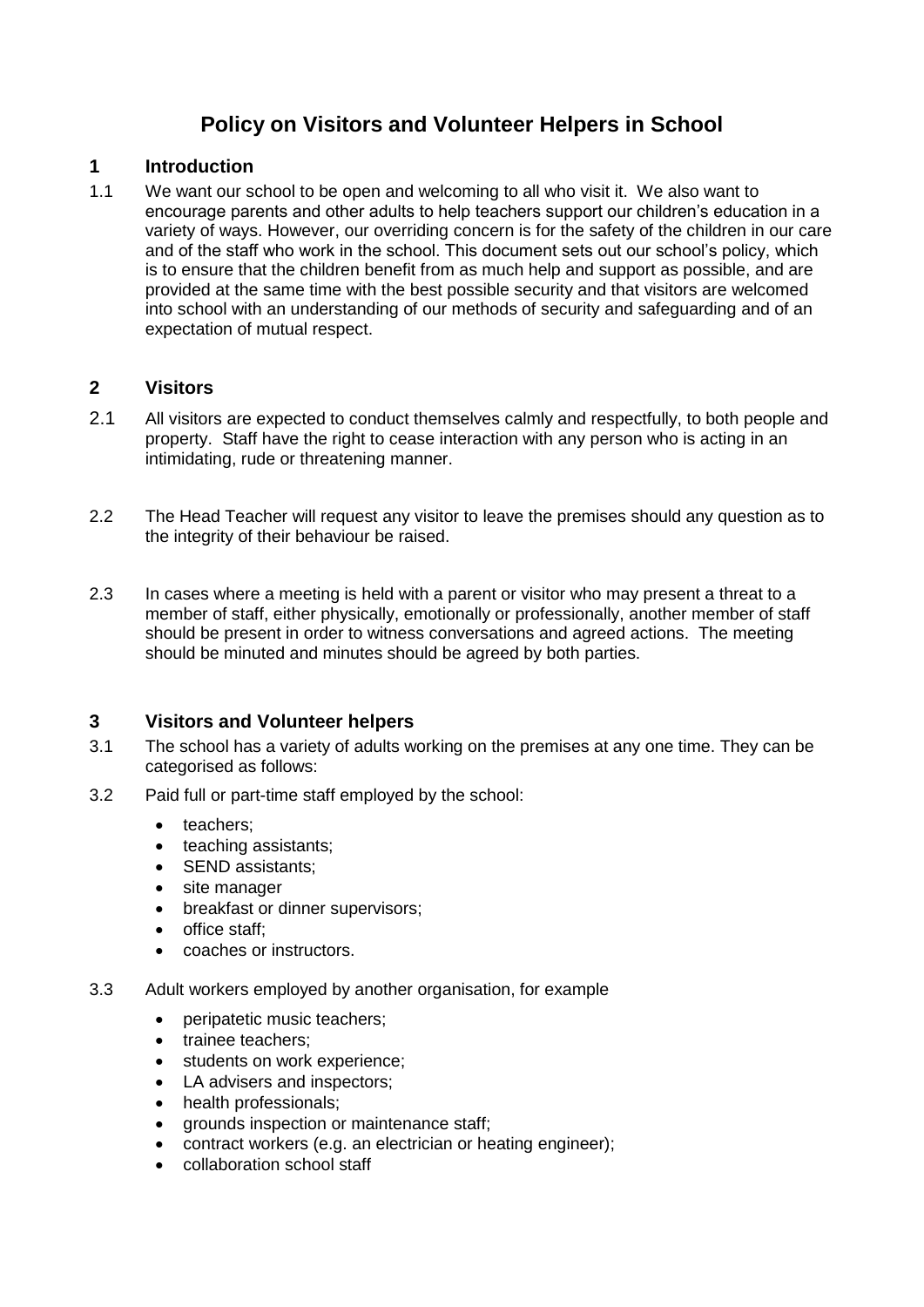- 3.4 Volunteer helpers:
	- parents or other adult helpers working alongside teachers;
	- governors.
- 3.5 Volunteer helpers support the school in a number of ways, including:
	- supporting individual pupils;
	- hearing pupils read;
	- helping with classroom organisation;
	- helping with the supervision of children on school trips;
	- helping with group work;
	- helping with art or subjects involving other practical activities;
	- running after school clubs or activities.
- 3.6 Volunteer helpers are not allowed to do the following activities:
	- take responsibility for all or some of the whole class;
	- change very young children, or supervise them changing;
	- supervise children engaged in PE or other specialist activities:
	- take children off the school site without a teacher in charge.

The responsibility for the health, safety and welfare of the child remains with school employed staff at all times.

#### **4 Volunteer guidance**

- 4.1 Before starting any voluntary work in school visitors and volunteers will be given a copy of the Student and Volunteer Handbook which summarises details of our main policies and procedures. Volunteers are expected to read this document prior to beginning any work in school.
- 4.2 A member of the teaching staff will be appointed to oversee the work of the volunteer or visitor in school. Any concerns about visitor or volunteer conduct will be promptly passed to the Headteacher who will address the concern and decide whether the visitor or volunteer should continue with their placement or whether further action should be taken.

#### **5 Signing in**

5.1 When visitors or volunteers arrive in the school, they must sign in at the reception desk. The signing-in sheet will give the date and time of arrival and purpose of visit. They must also sign out, stating the time they are leaving.

#### **6 Safeguarding Checks**

- 6.1 For the children's safety, all unsupervised volunteer helpers are required to have clearance through the Disclosure and Barring Service (DBS) before they work in the school. Where volunteers are supervised by members of staff, they are not required to hold a DBS certificate.
- 6.2 The Headteacher has the authority not to accept the help of volunteers if she believes it will not be in the best interests of the children.

#### **7 Deployment of classroom helpers**

7.1 The deployment of volunteers who help in the classroom will be determined by the Head Teacher. It may be appropriate for a parent to support in their own child's classroom. This will only be allowed where the Head Teacher, in consultation with staff, feels that this will not be distracting for the child or place the staff or parent in an uncomfortable position.